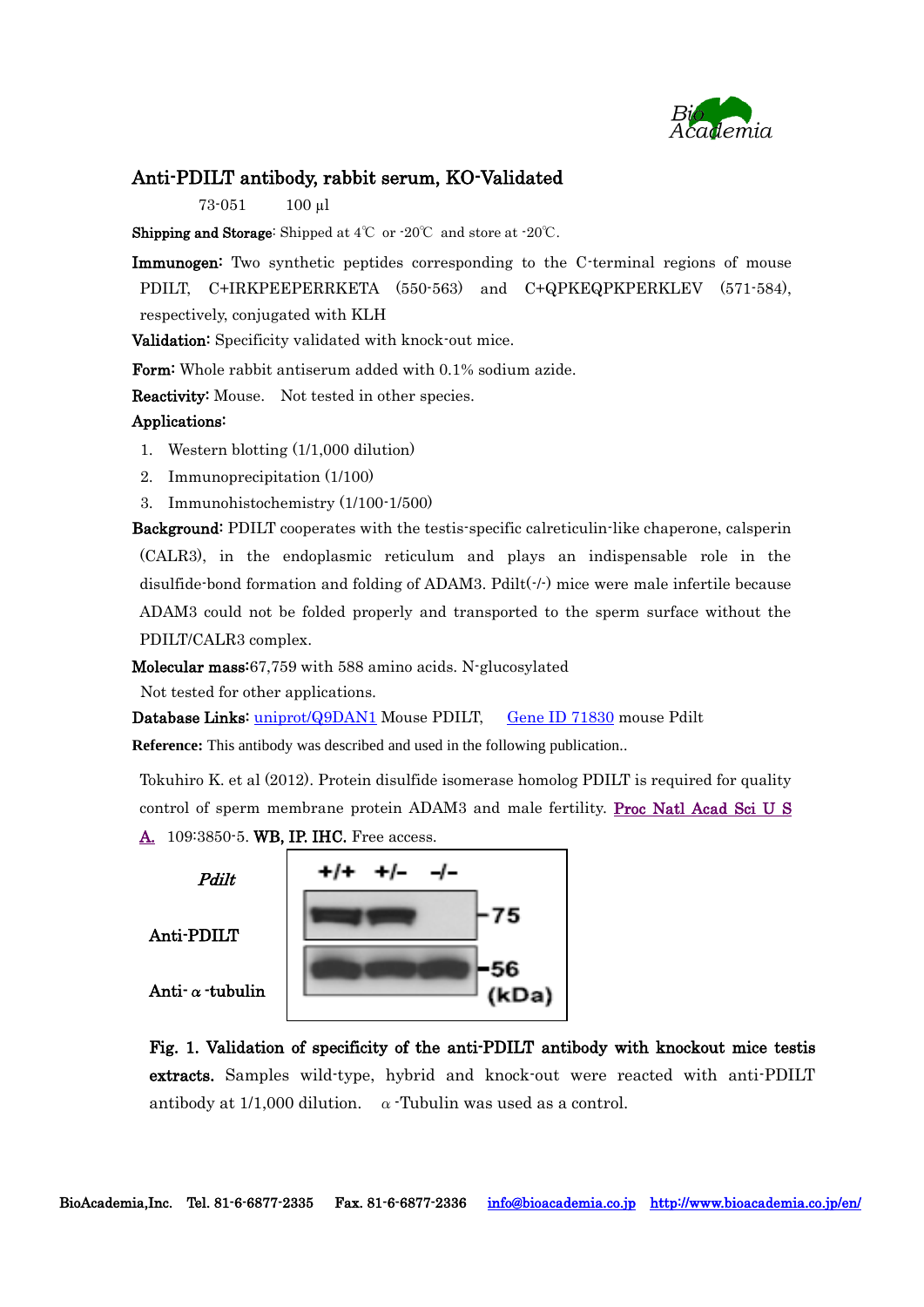

 $\overline{a}$ 



Fig.2 Western blotting analysis of PDILT expression in various tissues with anti-PDILT antibody. Proteins were extracted from various tissues with lysis buffer containing Triton X-100 and subjected to western blot analysis. Tissue proteins  $(30 \mu g)$  and sperm protein  $(10 \mu g)$  were reacted with anti-PDILT antibody at 1/1,000 dilution.



# Fig.3 Western blot analysis of PDILT protein in the lysates of mouse testis and sperm with anti-PDILT antibody.

Proteins in the lysates  $(10 \mu g)$  were separated on SDS-PAGE, electro-blotted to PVDF membrane and reacted with anti-PDILT antibody at 1/1,1000 dilution. Anti-rabbit IgG conjugated with HRP was used at 10,000 dilution.



Fig.4. Immunoprecipitation of PDILT protein from mouse testis extracts. Extracts (100  $\mu$  g) of wild-type (+/+) and *Pdilt* (-/-) mouse testes were immunoprecipitated with anti-PDILT antibody at 1/100 dilution and the precipitates were analyzed by western blotting using the same antibody at 1/1,000 dilution.

- 1. Input.
- 2. Wild-type.
- 3.  $Pdilt$  (- $\left( -\right)$ )